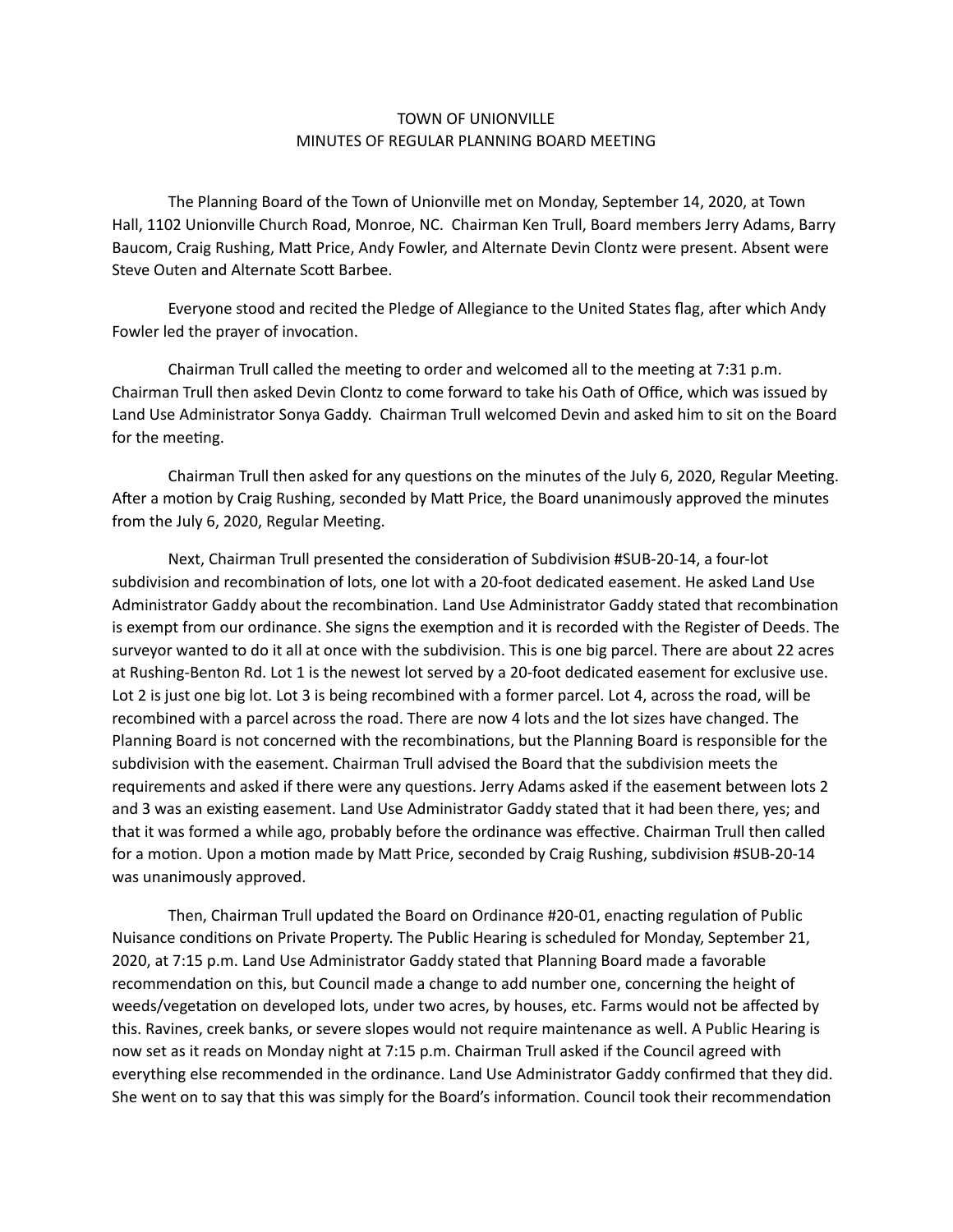into consideration, invited John Ganus to come back and word the alteration, and then planned for Public Hearing.

Chairman Trull then introduced the recommendation of zoning for Annexation #26, eleven parcels in Essex Pointe Subdivision and two private roads, Essex Pointe Drive and St. Regis Court, currently zoned RA-40. Chairman Trull updated Devin Clontz by stating that any annexations into the Town are voluntary; there are no in-voluntary annexations. Land Use Administrator Gaddy advised that this annexation is off of Olive Branch Road, in Essex Pointe Subdivision. The subdivision is fully developed, with no more lots to subdivide. There may be 1-2 buildable lots, but it will not be a lot of work for the Town. The roads are privately owned by the subdivision. The Council will have a public hearing about this. There are a few lots that did not come in - about 4-5, but 11 are wanting annexation. Chairman Trull called for questions for Land Use Administrator Gaddy. There being none, Land Use Administrator Gaddy asked the Board what they would recommend for zoning. Barry Baucom made a motion to recommend RA-40 zoning for Essex Pointe and Regis Court. The motion was seconded by Andy Fowler and passed unanimously.

In other business, Land Use Administrator Gaddy brought forward a question. Section 211 and 220 of the Land Use Ordinance are frequently referenced. There is a situation where sisters are dividing property per their mother's will, which is exempt from Unionville Ordinances. There are two parcels being divided between the two sisters. There is little road frontage for the property. There is a property that one sister is planning to subdivide with no road frontage and an easement to the road. The other sister is planning to do the same thing with an easement. The ordinance says that no more than 2 lots can be served by easements coming out of the same tract. Land Use Administrator Gaddy stated that she used the word "parent tract," which is the way it existed when Union County zoning started in 1972 or 1973. The question is can they both have two lots (four total) served by easements, or is it looked at as one tract with two lots served by easements in the whole tract. Matt Price stated that he would look at it as two separate tracts, so there are two separate tracts. Land Use Administrator Gaddy then asked how many lots could have an easement. Sister one would have her easement from the front lot. Sister two would have her easement from her front lot. Land Use Administrator Gaddy asked if they could both have two lots served by easements. She also asked what could be done in the future. Matt Price clarified that there would be two easement tracts on that same lot. Barry Baucom asked how it could be bad. Chairman Trull asked if it would meet the requirements of the Land Use Ordinance. Matt Price stated that when the property is subdivided as part of the will and it is recorded, then the ordinances would be effective moving forward. Chairman Trull stated that once it is recorded, the property owners must have the same rights as everyone else. Land Use Administrator Gaddy stated that in her thought process, sister 2 could have two lots served by easements. Matt Price stated that once each sister records their plat, the grandchildren would not be able to subdivide again. Craig Rushing asked for clarification. Land Use Administrator Gaddy stated that the surveyor advised her that Union County would look at the original parcel as a parent tract. Matt Price confirmed that each lot would have its own separate 20-foot easement. Chairman Trull asked if this was an inheritance. Land Use Administrator Gaddy stated that it was an estate settlement, which is exempt from our ordinance. So, these are two new tracts. After discussion, there was some additional conversation about the existing road frontage. Land Use Administrator Gaddy stated that the surveyor was dividing it for the will, but is also guiding the family for the future, which is why he was asking.